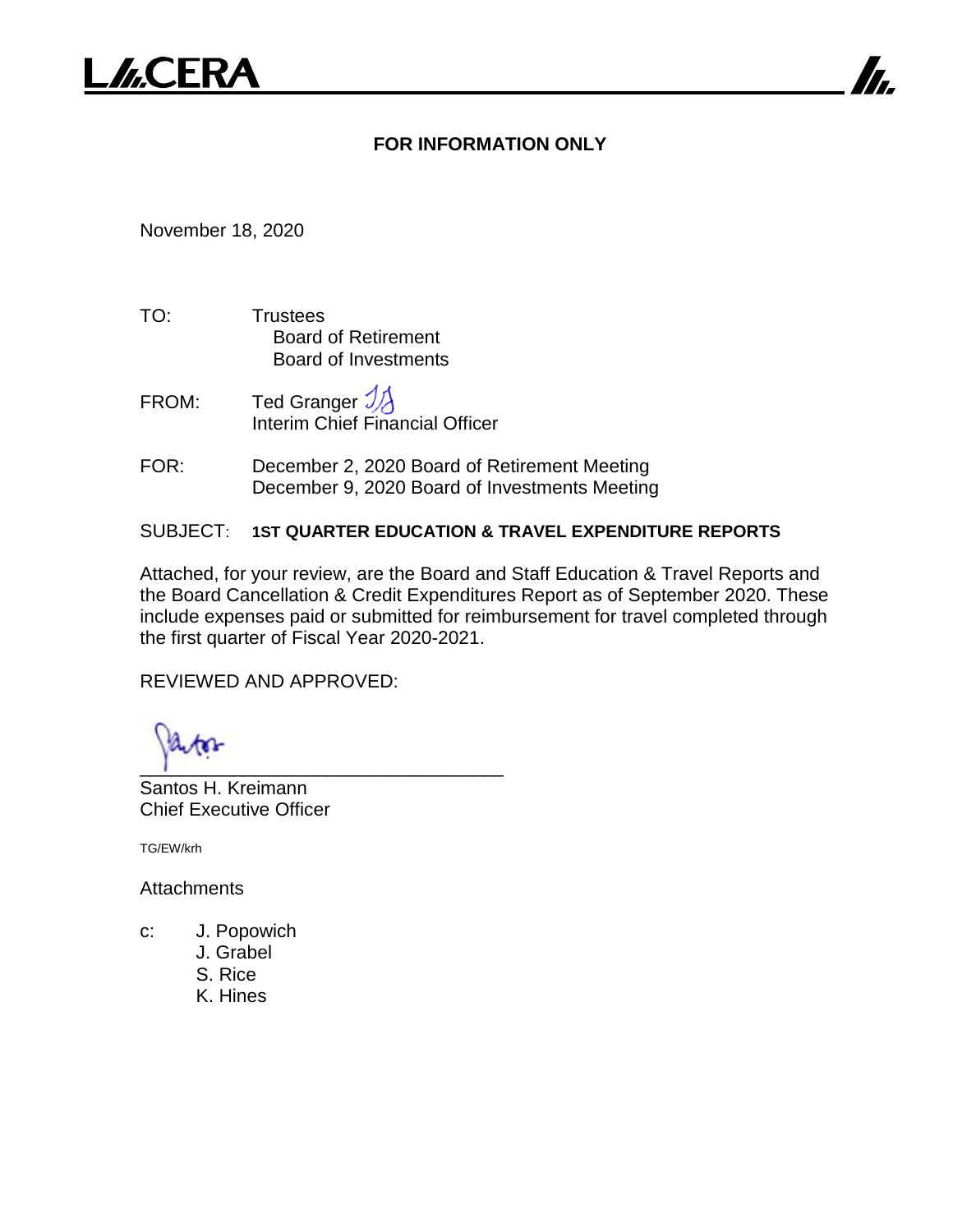



## **1ST QUATER BOARD**

## **EDUCATION AND TRAVEL EXPENDITURE REPORT**

### **FOR FISCAL YEAR 2021**

## **FOR TRAVEL DURING JULY 2020 - SEPTEMBER 2020**

| Cat | <b>Purpose of Travel -</b><br><b>Location - Travel Dates</b>                                            | <b>Travel</b><br><b>Status</b> | <b>Total</b><br><b>Expense</b> | Registration | Lodging | Airfare | Ground<br>Transp. |        | Mileage Porterage | <b>Parking</b> | Meals  | <b>Per Diem</b> | Misc.  |
|-----|---------------------------------------------------------------------------------------------------------|--------------------------------|--------------------------------|--------------|---------|---------|-------------------|--------|-------------------|----------------|--------|-----------------|--------|
|     | <b>Elizabeth Ginsberg</b>                                                                               |                                |                                |              |         |         |                   |        |                   |                |        |                 |        |
| В   | Edu - CALAPRS Principles for Trustees - Attended<br>VIRTUAL - 08/18/2020 - 08/26/2020                   |                                | \$500.00                       | \$500.00     | \$0.00  | \$0.00  | \$0.00            | \$0.00 | \$0.00            | \$0.00         | \$0.00 | \$0.00          | \$0.00 |
|     | <b>Totals for Elizabeth Ginsberg:</b>                                                                   |                                | \$500.00                       | \$500.00     | \$0.00  | \$0.00  | \$0.00            | \$0.00 | \$0.00            | \$0.00         | \$0.00 | \$0.00          | \$0.00 |
|     | <b>Vivian Gray</b>                                                                                      |                                |                                |              |         |         |                   |        |                   |                |        |                 |        |
| в   | Edu - SACRS Public Pension Investment<br>Management Program 2020 - VIRTUAL -<br>07/28/2020 - 08/13/2020 | Attended                       | \$500.00                       | \$500.00     | \$0.00  | \$0.00  | \$0.00            | \$0.00 | \$0.00            | \$0.00         | \$0.00 | \$0.00          | \$0.00 |
|     |                                                                                                         | <b>Totals for Vivian Gray:</b> | \$500.00                       | \$500.00     | \$0.00  | \$0.00  | \$0.00            | \$0.00 | \$0.00            | \$0.00         | \$0.00 | \$0.00          | \$0.00 |
|     | <b>David Green</b>                                                                                      |                                |                                |              |         |         |                   |        |                   |                |        |                 |        |
| B.  | Edu - PPI 2020 Summer Roundtable -<br>Los Angeles CA - 07/14/2020 -<br>07/16/2020                       | Attended                       | \$175.00                       | \$175.00     | \$0.00  | \$0.00  | \$0.00            | \$0.00 | \$0.00            | \$0.00         | \$0.00 | \$0.00          | \$0.00 |
|     | Edu - Pacific Council - "Beyond the<br>Horizon" Summit - VIRTUAL -<br>07/20/2020 - 07/24/2020           | Attended                       | \$150.00                       | \$150.00     | \$0.00  | \$0.00  | \$0.00            | \$0.00 | \$0.00            | \$0.00         | \$0.00 | \$0.00          | \$0.00 |
|     |                                                                                                         | <b>Totals for David Green:</b> | \$325.00                       | \$325.00     | \$0.00  | \$0.00  | \$0.00            | \$0.00 | \$0.00            | \$0.00         | \$0.00 | \$0.00          | \$0.00 |
|     | <b>James Harris</b>                                                                                     |                                |                                |              |         |         |                   |        |                   |                |        |                 |        |
| в   | Edu - SACRS Public Pension Investment<br>Management Program 2020 - VIRTUAL -<br>07/28/2020 - 08/13/2020 | Attended                       | \$500.00                       | \$500.00     | \$0.00  | \$0.00  | \$0.00            | \$0.00 | \$0.00            | \$0.00         | \$0.00 | \$0.00          | \$0.00 |
|     | <b>Totals for James Harris:</b>                                                                         |                                | \$500.00                       | \$500.00     | \$0.00  | \$0.00  | \$0.00            | \$0.00 | \$0.00            | \$0.00         | \$0.00 | \$0.00          | \$0.00 |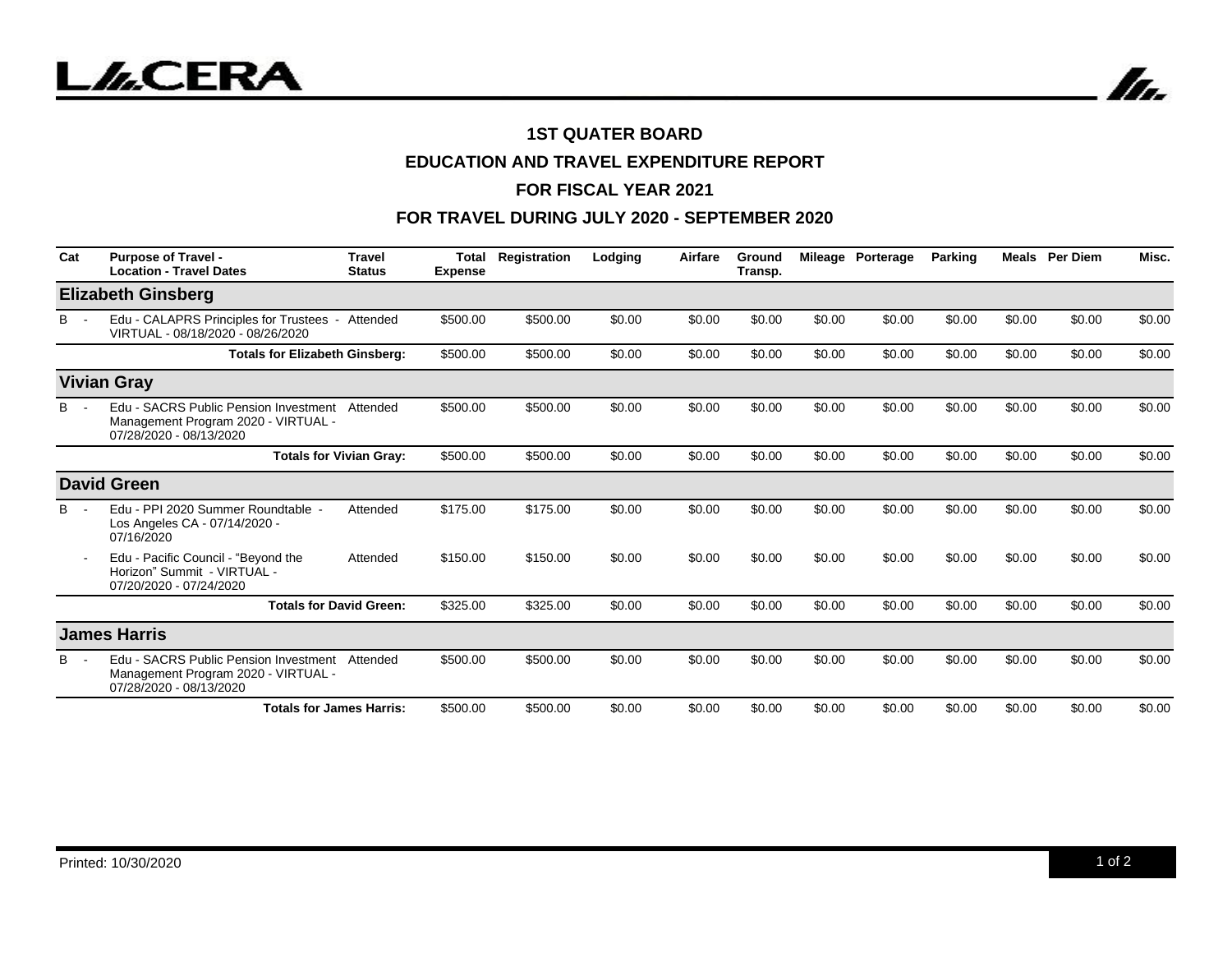



#### **1ST QUATER BOARD**

### **EDUCATION AND TRAVEL EXPENDITURE REPORT**

### **FOR FISCAL YEAR 2021**

### **FOR TRAVEL DURING JULY 2020 - SEPTEMBER 2020**

| Cat    | <b>Purpose of Travel -</b><br><b>Location - Travel Dates</b>                                            | <b>Travel</b><br><b>Status</b> | Total<br><b>Expense</b> | Registration | Lodging | Airfare | Ground<br>Transp. |        | Mileage Porterage | Parking | Meals  | <b>Per Diem</b> | Misc.  |
|--------|---------------------------------------------------------------------------------------------------------|--------------------------------|-------------------------|--------------|---------|---------|-------------------|--------|-------------------|---------|--------|-----------------|--------|
|        | <b>Keith Knox</b>                                                                                       |                                |                         |              |         |         |                   |        |                   |         |        |                 |        |
| B.     | Edu - PPI 2020 Summer Roundtable -<br>Los Angeles CA - 07/14/2020 -<br>07/16/2020                       | Attended                       | \$175.00                | \$175.00     | \$0.00  | \$0.00  | \$0.00            | \$0.00 | \$0.00            | \$0.00  | \$0.00 | \$0.00          | \$0.00 |
|        | Edu - SACRS Public Pension Investment<br>Management Program 2020 - VIRTUAL -<br>07/28/2020 - 08/13/2020 | Attended                       | \$500.00                | \$500.00     | \$0.00  | \$0.00  | \$0.00            | \$0.00 | \$0.00            | \$0.00  | \$0.00 | \$0.00          | \$0.00 |
|        | Edu - CII & NYU Corporate Governance<br>Bootcamp - VIRTUAL - 09/23/2020 -<br>09/25/2020                 | Attended                       | \$945.00                | \$945.00     | \$0.00  | \$0.00  | \$0.00            | \$0.00 | \$0.00            | \$0.00  | \$0.00 | \$0.00          | \$0.00 |
|        |                                                                                                         | <b>Totals for Keith Knox:</b>  | \$1,620.00              | \$1,620.00   | \$0.00  | \$0.00  | \$0.00            | \$0.00 | \$0.00            | \$0.00  | \$0.00 | \$0.00          | \$0.00 |
|        | <b>Herman Santos</b>                                                                                    |                                |                         |              |         |         |                   |        |                   |         |        |                 |        |
| B -    | Edu-LAVCA's Annual Investor Meeting -<br>VIRTUAL - 09/14/2020 - 09/17/2020                              | Attended                       | \$595.00                | \$595.00     | \$0.00  | \$0.00  | \$0.00            | \$0.00 | \$0.00            | \$0.00  | \$0.00 | \$0.00          | \$0.00 |
|        | <b>Totals for Herman Santos:</b>                                                                        |                                | \$595.00                | \$595.00     | \$0.00  | \$0.00  | \$0.00            | \$0.00 | \$0.00            | \$0.00  | \$0.00 | \$0.00          | \$0.00 |
| Cnt: 0 |                                                                                                         | <b>Grand Totals:</b>           | \$4,040.00              | \$4,040.00   | \$0.00  | \$0.00  | \$0.00            | \$0.00 | \$0.00            | \$0.00  | \$0.00 | \$0.00          | \$0.00 |

Category Legend:

A - Pre-Approved/Board Approved

B - Educational Conferences and Administrative Meetings in CA where total cost is no more than \$2,000 or international prerequisite conferences per 705.00 A. 8.

C - Second of two conferences and/or meetings counted as one conference per Section 705.00.A.1 in the Travel Policy

X - Canceled events for which expenses have been incurred.

Z - Trip was Canceled - Balance of \$0.00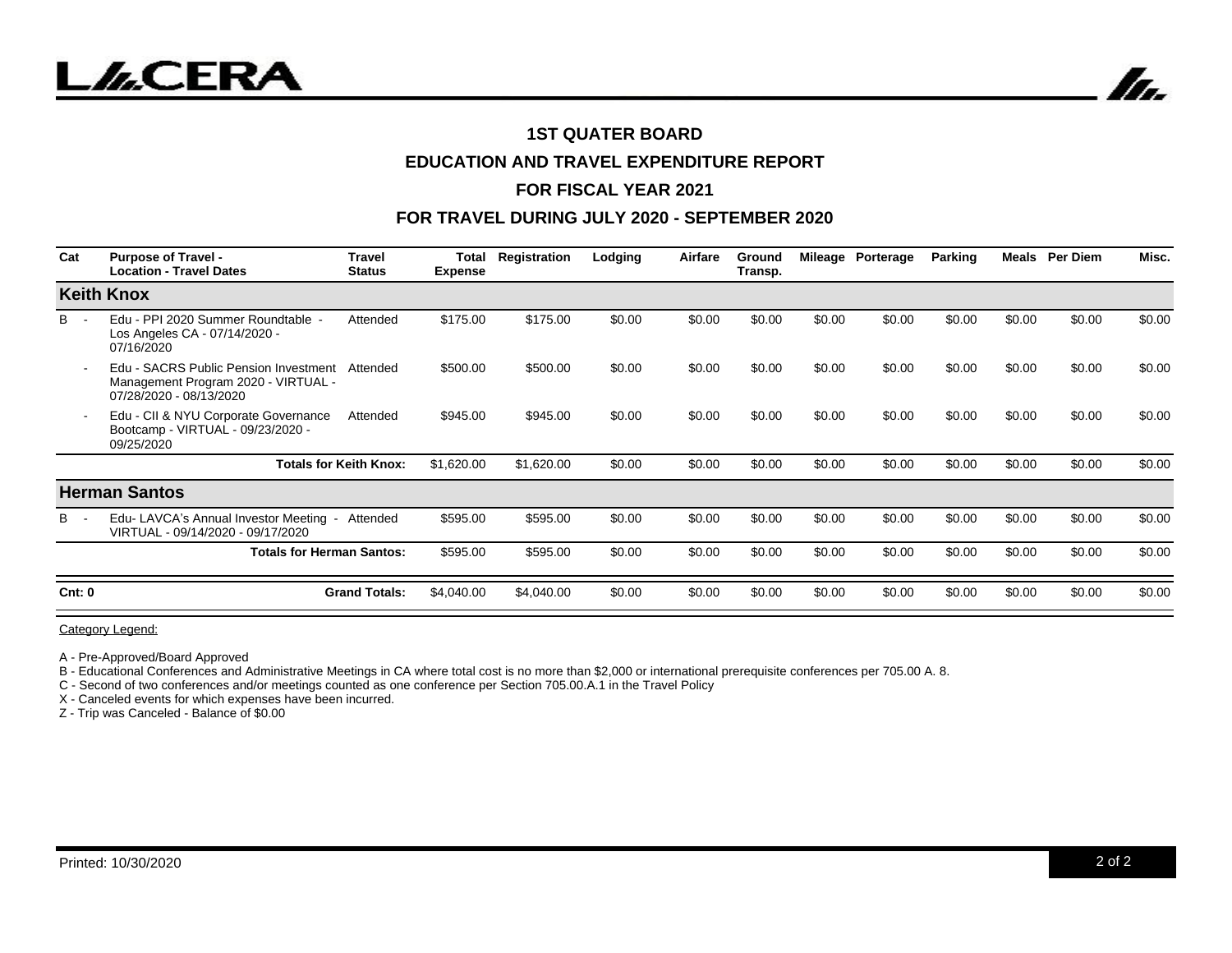



## **1ST QUARTER STAFF**

## **EDUCATION AND TRAVEL EXPENDITURE REPORT**

#### **FOR FISCAL YEAR 2021**

## **FOR TRAVEL DURING JULY 2020 - SEPTEMBER 2020**

| <b>Attendee</b> | <b>Purpose of Travel -</b><br><b>Location - Travel Dates</b> | Total<br><b>Fravel</b><br><b>Status</b><br>Expense | Registration | Lodging | Airfare | Ground<br>Transp. | <b>Mileage</b> | Porterage | Parking | Meals | <b>Per Diem</b> | Misc. |
|-----------------|--------------------------------------------------------------|----------------------------------------------------|--------------|---------|---------|-------------------|----------------|-----------|---------|-------|-----------------|-------|
| Cnt: 0          |                                                              | <b>Grand Totals:</b>                               |              |         |         |                   |                |           |         |       |                 |       |

No reportable travel incurred this period.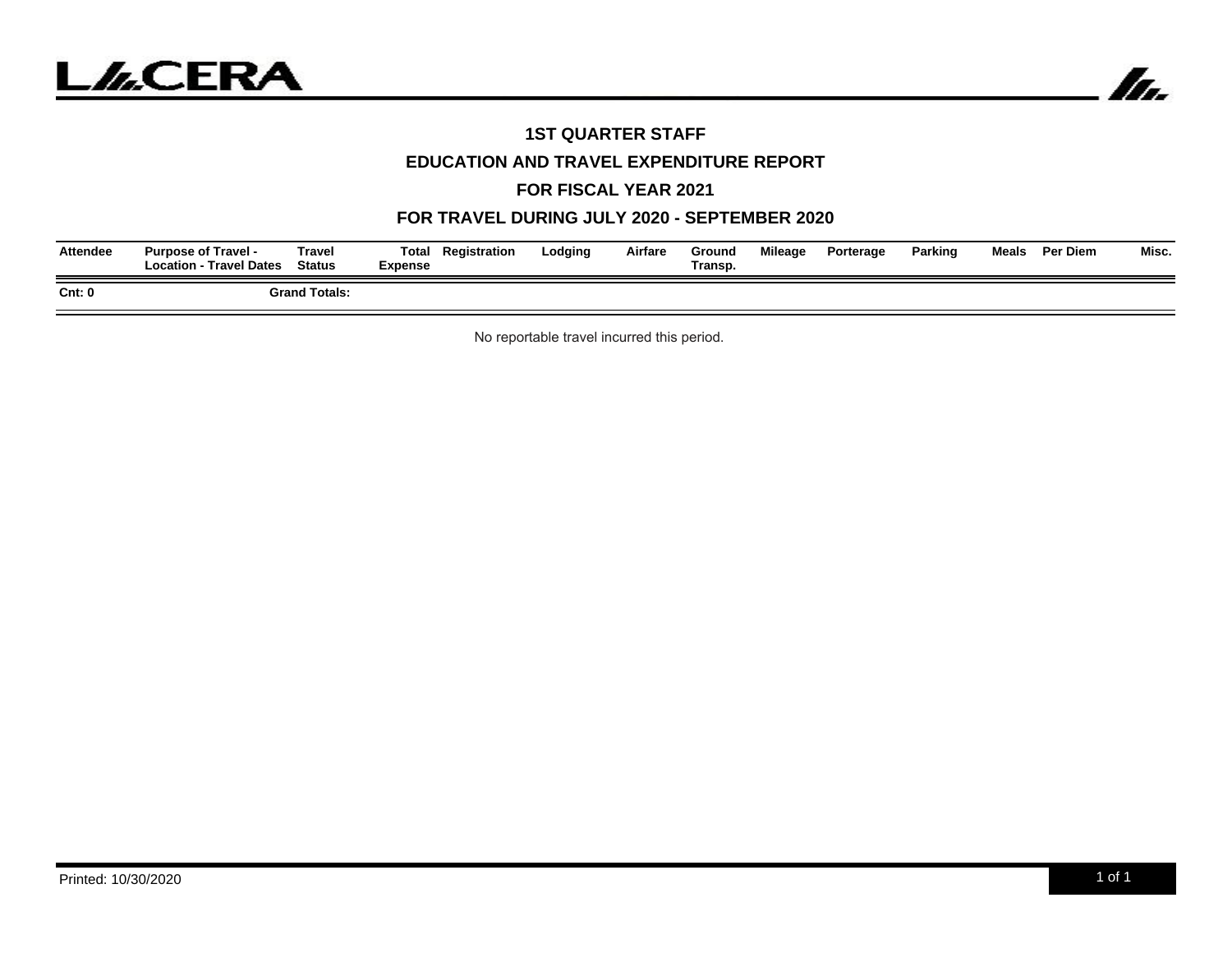

![](_page_4_Picture_1.jpeg)

#### **BOARD CANCELLATION AND CREDIT EXPENDITURES REPORT**

## **FOR FISCAL YEAR 2020**

### **FOR TRAVEL DURING JULY 2020 - JUNE 2021**

| Purpose of Travel - Location - Date - Travel Status                                                             | Category                        |            | <b>Total Expense Registration</b><br>(Reg.) | Lodging  | Airfare | Other Misc.<br>Travel Exp. | Chair<br>Pardon | Reg.<br><b>Credit</b> | <b>Reg. Credit Airfare</b><br><b>Expiration Credit</b><br><b>Date</b> |        | <b>Airfare</b><br><b>Credit</b><br><b>Expiration</b><br>Date | <b>Refund</b><br>Pending |
|-----------------------------------------------------------------------------------------------------------------|---------------------------------|------------|---------------------------------------------|----------|---------|----------------------------|-----------------|-----------------------|-----------------------------------------------------------------------|--------|--------------------------------------------------------------|--------------------------|
| <b>Alan Bernstein</b>                                                                                           |                                 |            |                                             |          |         |                            |                 |                       |                                                                       |        |                                                              |                          |
| Edu - IFEBP 66th Annual Employee Benefits Conference - Honolulu HI -<br>11/15/2020 - 11/18/2020 - Host Canceled | X                               | \$3,675.00 | \$3,675.00                                  | \$0.00   | \$0.00  | \$0.00                     |                 | \$0.00                |                                                                       | \$0.00 |                                                              | \$3,675.00               |
|                                                                                                                 | Attendee Totals: \$3,675.00     |            | \$3,675.00                                  | \$0.00   | \$0.00  | \$0.00                     |                 | \$0.00                |                                                                       | \$0.00 |                                                              | \$3,675.00               |
| <b>Shawn Kehoe</b>                                                                                              |                                 |            |                                             |          |         |                            |                 |                       |                                                                       |        |                                                              |                          |
| Edu - IFEBP 66th Annual Employee Benefits Conference - Honolulu HI -<br>11/15/2020 - 11/18/2020 - Host Canceled | $\times$                        | \$2,125.00 | \$1,625.00                                  | \$500.00 | \$0.00  | \$0.00                     |                 | \$0.00                |                                                                       | \$0.00 |                                                              | \$2,125.00               |
|                                                                                                                 | Attendee Totals: \$2,125.00     |            | \$1,625.00                                  | \$500.00 | \$0.00  | \$0.00                     |                 | \$0.00                |                                                                       | \$0.00 |                                                              | \$2,125.00               |
| <b>Les Robbins</b>                                                                                              |                                 |            |                                             |          |         |                            |                 |                       |                                                                       |        |                                                              |                          |
| Edu - IFEBP 66th Annual Employee Benefits Conference - Honolulu HI -<br>11/15/2020 - 11/18/2020 - Host Canceled | X                               | \$0.00     | \$0.00                                      | \$0.00   | \$0.00  | \$0.00                     |                 | \$500.00              | 11/30/2021                                                            | \$0.00 |                                                              | \$0.00                   |
|                                                                                                                 | Attendee Totals: \$0.00         |            | \$0.00                                      | \$0.00   | \$0.00  | \$0.00                     |                 | \$500.00              |                                                                       | \$0.00 |                                                              | \$0.00                   |
|                                                                                                                 | <b>Grand Totals: \$5,800.00</b> |            | \$5,300.00                                  | \$500.00 | \$0.00  | \$0.00                     |                 | \$500.00              |                                                                       | \$0.00 |                                                              | \$5,800.00               |
|                                                                                                                 |                                 |            |                                             |          |         |                            |                 |                       |                                                                       |        |                                                              |                          |

Category Legend:

A - Pre-Approved/Board Approved

B - Educational Conferences and Administrative Meetings in CA where total cost is no more than \$2,000 or international prerequisite conferences per 705.00 A. 8.

C - Second of two conferences and/or meetings counted as one conference per Section 705.00.A.1 in the Travel Policy

X - Canceled events for which expenses have been incurred.

Z - Trip was Canceled - Balance of \$0.00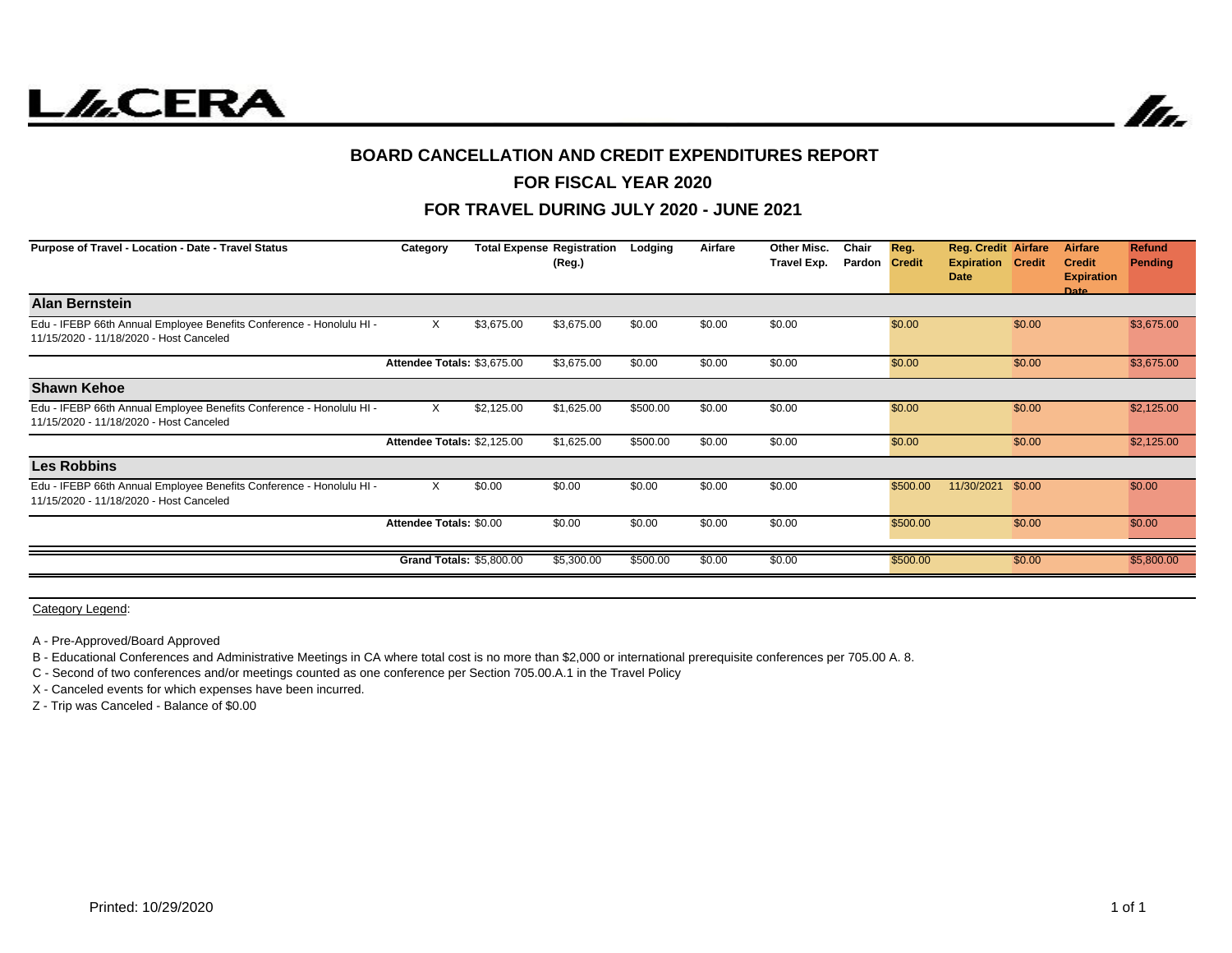# **LLCERA**

![](_page_5_Picture_1.jpeg)

#### **FOR FISCAL YEAR 2020BOARD CANCELLATION AND CREDIT EXPENDITURES REPORT**

#### **FOR TRAVEL THROUGH THE 4TH QUARTER OF FY19-20**

| Purpose of Travel - Location - Date - Travel Status                                                                                          | Category Total            | <b>Expense</b> | Register | Lodging | Airfare  | <b>Other Misc</b><br>Travel Exp. Pardon | Chair | Register | <b>Register Credit Airfare</b> |        | <b>Airfare Credit</b><br>Credit (1802) Expiration Date Credit (1803) Expiration Date Pending | <b>Refund</b> |
|----------------------------------------------------------------------------------------------------------------------------------------------|---------------------------|----------------|----------|---------|----------|-----------------------------------------|-------|----------|--------------------------------|--------|----------------------------------------------------------------------------------------------|---------------|
| <b>Vivian Gray</b>                                                                                                                           |                           |                |          |         |          |                                         |       |          |                                |        |                                                                                              |               |
| Admin - SACRS Program Committee and SACRS Board of<br>Directors Meeting - Sacramento CA - 07/15/2019 - 07/19/2019 -<br>Canceled              | Z                         | \$0.00         | \$0.00   | \$0.00  | \$0.00   | \$0.00                                  |       | \$0.00   |                                | \$0.00 |                                                                                              | \$0.00        |
| Admin - SACRS Legislative Committee - Sacramento CA -<br>07/19/2019 - Canceled                                                               | Z                         | \$0.00         | \$0.00   | \$0.00  | \$0.00   | \$0.00                                  |       | \$0.00   |                                | \$0.00 |                                                                                              | \$0.00        |
| Admin - SACRS Program Committee and SACRS Board of<br>Directors Meeting - Sacramento CA - 09/16/2019 - 09/17/2019 -<br>Canceled              | Z                         | \$0.00         | \$0.00   | \$0.00  | \$0.00   | \$0.00                                  |       | \$0.00   |                                | \$0.00 |                                                                                              | \$0.00        |
| Admin - SACRS Legislative Committee - Sacramento CA -<br>09/20/2019 - Canceled                                                               | Z                         | \$0.00         | \$0.00   | \$0.00  | \$0.00   | \$0.00                                  |       | \$0.00   |                                | \$0.00 |                                                                                              | \$0.00        |
| Admin - SACRS Legislative Committee - Sacramento CA -<br>10/19/2019 - Canceled                                                               | z                         | \$0.00         | \$0.00   | \$0.00  | \$0.00   | \$0.00                                  |       | \$0.00   |                                | \$0.00 |                                                                                              | \$0.00        |
| Edu - KACALP Annual Conference - Los Angeles CA -<br>10/29/2019 - 10/30/2019 - Canceled                                                      | Z                         | \$0.00         | \$0.00   | \$0.00  | \$0.00   | \$0.00                                  |       | \$0.00   |                                | \$0.00 |                                                                                              | \$0.00        |
| Edu - NASP 2020 "Day of Education in Private Equity" - Los<br>Angeles CA - 03/26/2020 - 03/26/2020 - Host Canceled                           | Z                         | \$0.00         | \$0.00   | \$0.00  | \$0.00   | \$0.00                                  |       | \$0.00   |                                | \$0.00 |                                                                                              | \$0.00        |
| Edu - TBI Med Legal Conference - San Diego CA - 04/02/2020<br>- 04/04/2020 - Host Canceled                                                   | $\times$                  | \$299.00       | \$299.00 | \$0.00  | \$0.00   | \$0.00                                  | Yes   | \$0.00   |                                | \$0.00 |                                                                                              | \$299.00      |
| Edu - Trustee Leadership Forum (TLF) Trustee Forum -<br>Boston MA - 06/08/2020 - 06/10/2020 - Host Canceled                                  | X                         | \$275.00       | \$0.00   | \$0.00  | \$275.00 | \$0.00                                  |       | \$0.00   |                                | \$0.00 |                                                                                              | \$0.00        |
|                                                                                                                                              | Attendee Totals: \$574.00 |                | \$299.00 | \$0.00  | \$275.00 | \$0.00                                  |       | \$0.00   |                                | \$0.00 |                                                                                              | \$299.00      |
| <b>David Green</b>                                                                                                                           |                           |                |          |         |          |                                         |       |          |                                |        |                                                                                              |               |
| Edu - 2019 Fortune Brainstorm Tech Conference - Aspen CO -<br>07/15/2019 - 07/17/2019 - Canceled                                             | Z                         | \$0.00         | \$0.00   | \$0.00  | \$0.00   | \$0.00                                  |       | \$0.00   |                                | \$0.00 |                                                                                              | \$0.00        |
|                                                                                                                                              | Attendee Totals: \$0.00   |                | \$0.00   | \$0.00  | \$0.00   | \$0.00                                  |       | \$0.00   |                                | \$0.00 |                                                                                              | \$0.00        |
| <b>James Harris</b>                                                                                                                          |                           |                |          |         |          |                                         |       |          |                                |        |                                                                                              |               |
| Edu - CALAPRS Advanced Principles of Pension Management<br>for Trustees - Los Angeles CA - 03/30/2020 - 04/01/2020 -<br><b>Host Canceled</b> | Z                         | \$0.00         | \$0.00   | \$0.00  | \$0.00   | \$0.00                                  |       | \$0.00   |                                | \$0.00 |                                                                                              | \$0.00        |
|                                                                                                                                              | Attendee Totals: \$0.00   |                | \$0.00   | \$0.00  | \$0.00   | \$0.00                                  |       | \$0.00   |                                | \$0.00 |                                                                                              | \$0.00        |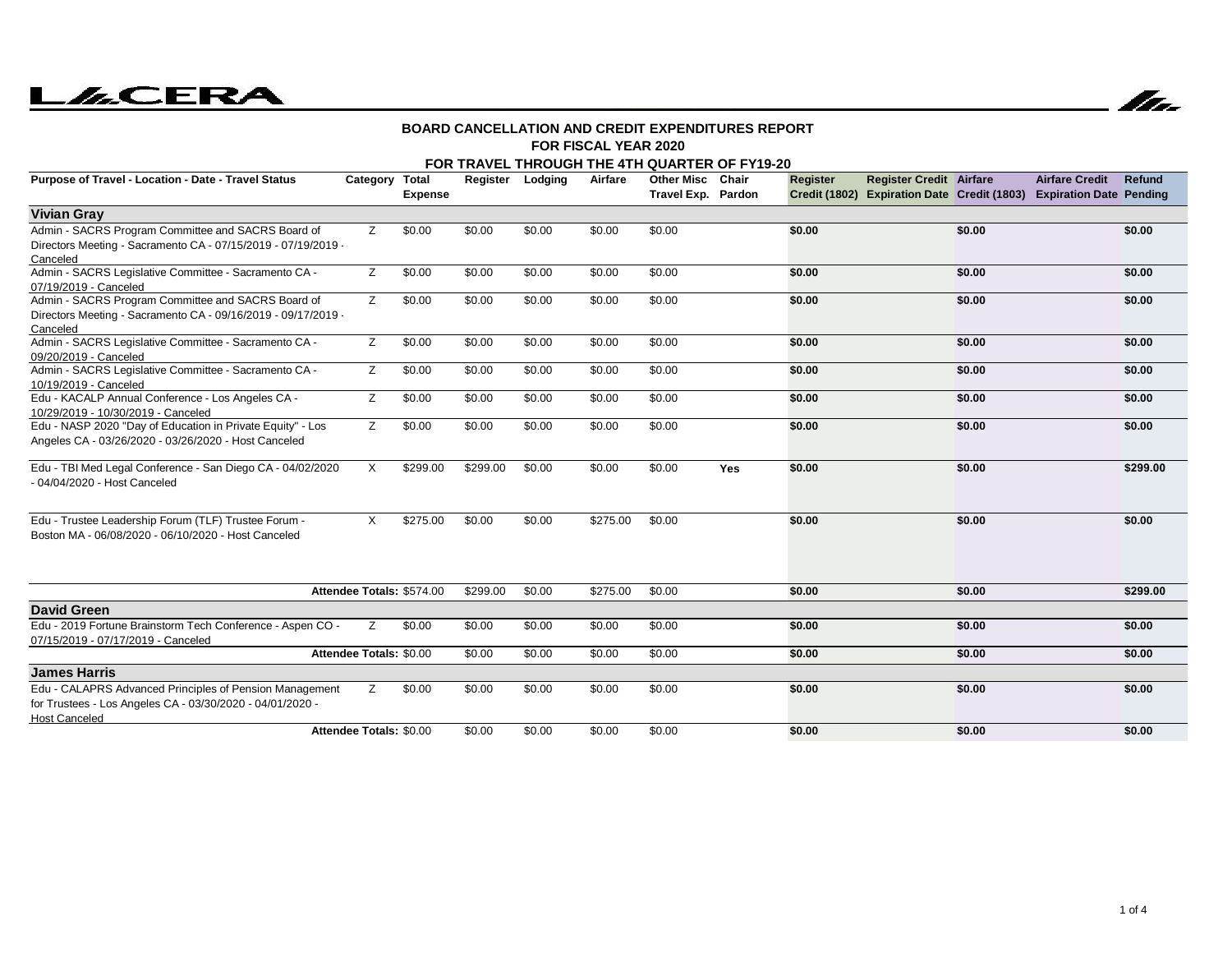# **LACERA**

![](_page_6_Picture_1.jpeg)

#### **FOR FISCAL YEAR 2020BOARD CANCELLATION AND CREDIT EXPENDITURES REPORT**

|                                                                                                                                                                 |                         |                                        |          |         |         | FOR TRAVEL THROUGH THE 4TH QUARTER OF FY19-20 |       |            |                                |        |                                                                                              |            |
|-----------------------------------------------------------------------------------------------------------------------------------------------------------------|-------------------------|----------------------------------------|----------|---------|---------|-----------------------------------------------|-------|------------|--------------------------------|--------|----------------------------------------------------------------------------------------------|------------|
| Purpose of Travel - Location - Date - Travel Status                                                                                                             | Category Total          | <b>Expense</b>                         | Register | Lodging | Airfare | <b>Other Misc</b><br>Travel Exp. Pardon       | Chair | Register   | <b>Register Credit Airfare</b> |        | <b>Airfare Credit</b><br>Credit (1802) Expiration Date Credit (1803) Expiration Date Pending | Refund     |
| <b>Shawn Kehoe</b>                                                                                                                                              |                         |                                        |          |         |         |                                               |       |            |                                |        |                                                                                              |            |
| Edu - National Association of Corporate Directors - Global<br>Board Leaders' Summit - Washington D.C. MD - 09/21/2019 -<br>09/24/2019 - Canceled                | X                       | \$500.00                               | \$500.00 | \$0.00  | \$0.00  | \$0.00                                        | Yes   | \$4,265.50 | 10/31/2021                     | \$0.00 |                                                                                              | \$0.00     |
| Edu - 2019 Pacific Pension Institute Executive Seminar and<br>Asia Roundtable - Shanghai, China; Hong Kong, China -<br>11/03/2019 - 11/08/2019 - Canceled       | Z                       | \$0.00                                 | \$0.00   | \$0.00  | \$0.00  | \$0.00                                        |       | \$0.00     |                                | \$0.00 |                                                                                              | \$0.00     |
| Edu - IAFCI 2020 Cyber Fraud Summit - Austin TX -<br>04/15/2020 - 04/16/2020 - Host Canceled                                                                    | Z                       | \$0.00                                 | \$0.00   | \$0.00  | \$0.00  | \$0.00                                        |       | \$0.00     |                                | \$0.00 |                                                                                              | \$0.00     |
|                                                                                                                                                                 |                         | Attendee Totals: \$500.00              | \$500.00 | \$0.00  | \$0.00  | \$0.00                                        |       | \$4,265.50 |                                | \$0.00 |                                                                                              | \$0.00     |
| <b>Joseph Kelly</b>                                                                                                                                             |                         |                                        |          |         |         |                                               |       |            |                                |        |                                                                                              |            |
| Edu - PPI 2019 Summer Roundtable - Chicago IL - 07/10/2019<br>- 07/12/2019 - Canceled                                                                           | Z                       | \$0.00                                 | \$0.00   | \$0.00  | \$0.00  | \$0.00                                        |       | \$0.00     |                                | \$0.00 |                                                                                              | \$0.00     |
|                                                                                                                                                                 | Attendee Totals: \$0.00 |                                        | \$0.00   | \$0.00  | \$0.00  | \$0.00                                        |       | \$0.00     |                                | \$0.00 |                                                                                              | \$0.00     |
| <b>Keith Knox</b>                                                                                                                                               |                         |                                        |          |         |         |                                               |       |            |                                |        |                                                                                              |            |
| Edu - Cll's Trustee Training Course for California Public Fund<br>Trustees - Berkeley CA - 10/4/2019 - 10/4/2019 - Host<br>Canceled                             | Ζ                       | \$0.00                                 | \$0.00   | \$0.00  | \$0.00  | \$0.00                                        |       | \$0.00     |                                | \$0.00 |                                                                                              | \$0.00     |
| Edu - NASP 2020 "Day of Education in Private Equity" - Los<br>Angeles CA - 03/26/2020 - 03/26/2020 - Host Canceled                                              | Z                       | \$0.00                                 | \$0.00   | \$0.00  | \$0.00  | \$0.00                                        |       | \$0.00     |                                | \$0.00 |                                                                                              | \$0.00     |
| Edu - IFEBP Wharton Portfolio Concepts and Management -<br>Philadelphia PA - 04/20/2020 - 04/23/2020 - Host Canceled                                            |                         | X \$5.495.00 \$5.495.00                |          | \$0.00  | \$0.00  | \$0.00                                        |       | \$0.00     |                                | \$0.00 |                                                                                              | \$5,495.00 |
| Edu - SACRS: Don't Stop Thinking About Tomorrow; China A-<br>Share Market & Opportunities - Webinar - 05/13/2020 -<br>05/13/2020 - Canceled                     | z                       | \$0.00                                 | \$0.00   | \$0.00  | \$0.00  | \$0.00                                        |       | \$0.00     |                                | \$0.00 |                                                                                              | \$0.00     |
| Edu - SACRS: Private Markets Today Vs. The Global Financial<br>Crisis - Webinar - 05/14/2020 - 05/14/2020 - Canceled                                            | Ζ                       | \$0.00                                 | \$0.00   | \$0.00  | \$0.00  | \$0.00                                        |       | \$0.00     |                                | \$0.00 |                                                                                              | \$0.00     |
| Edu - SACRS: Cash Flows & Investment Management in the<br>Time of COVID-19 - Webinar - 05/15/2020 - 05/15/2020 -<br>Canceled                                    | Z                       | \$0.00                                 | \$0.00   | \$0.00  | \$0.00  | \$0.00                                        |       | \$0.00     |                                | \$0.00 |                                                                                              | \$0.00     |
| Edu - SACRS: Private Market Investing in a Late-Cycle Market<br>or Private Market Investing in the 8th Inning - Webinar -<br>05/20/2020 - 05/20/2020 - Canceled | Z                       | \$0.00                                 | \$0.00   | \$0.00  | \$0.00  | \$0.00                                        |       | \$0.00     |                                | \$0.00 |                                                                                              | \$0.00     |
| Edu - SACRS: Litigation 101 & Current Cases - Webinar -<br>05/20/2020 - 05/20/2020 - Canceled                                                                   | Z                       | \$0.00                                 | \$0.00   | \$0.00  | \$0.00  | \$0.00                                        |       | \$0.00     |                                | \$0.00 |                                                                                              | \$0.00     |
|                                                                                                                                                                 |                         | Attendee Totals: \$5,495.00 \$5,495.00 |          | \$0.00  | \$0.00  | \$0.00                                        |       | \$0.00     |                                | \$0.00 |                                                                                              | \$5,495.00 |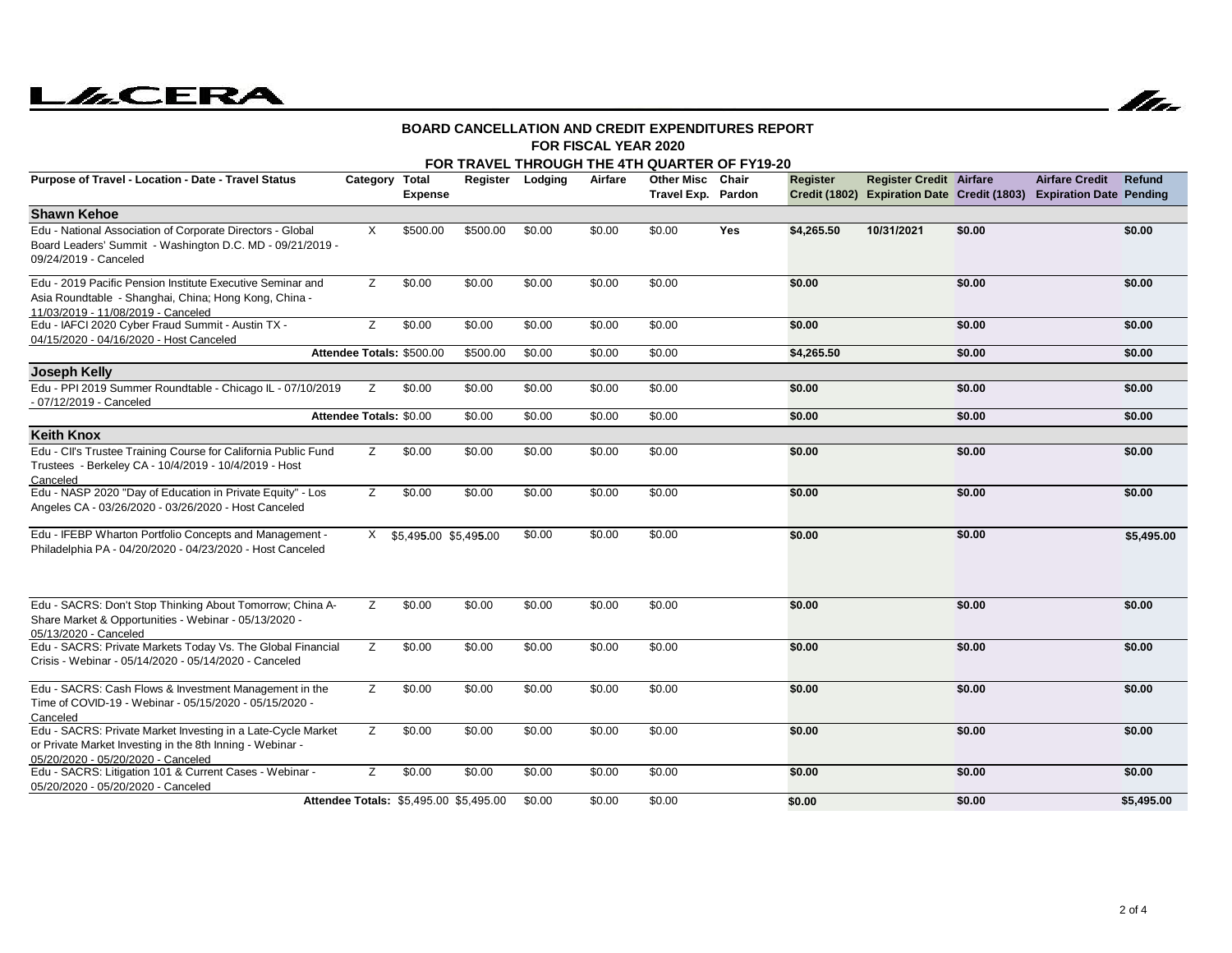# **LILCERA**

![](_page_7_Picture_1.jpeg)

#### **FOR FISCAL YEAR 2020BOARD CANCELLATION AND CREDIT EXPENDITURES REPORT**

| FOR TRAVEL THROUGH THE 4TH QUARTER OF FY19-20                                                                                       |                           |                         |        |                  |          |                                        |     |          |                                                                                                       |            |                       |        |
|-------------------------------------------------------------------------------------------------------------------------------------|---------------------------|-------------------------|--------|------------------|----------|----------------------------------------|-----|----------|-------------------------------------------------------------------------------------------------------|------------|-----------------------|--------|
| Purpose of Travel - Location - Date - Travel Status                                                                                 | Category                  | Total<br><b>Expense</b> |        | Register Lodging | Airfare  | Other Misc Chair<br>Travel Exp. Pardon |     | Register | <b>Register Credit Airfare</b><br>Credit (1802) Expiration Date Credit (1803) Expiration Date Pending |            | <b>Airfare Credit</b> | Refund |
| <b>Wayne Moore</b>                                                                                                                  |                           |                         |        |                  |          |                                        |     |          |                                                                                                       |            |                       |        |
| Edu - CII's Trustee Training Course for California Public Fund<br>Trustees - Berkeley CA - 10/4/2019 - 10/4/2019 - Host<br>Canceled | z                         | \$0.00                  | \$0.00 | \$0.00           | \$0.00   | \$0.00                                 |     | \$0.00   |                                                                                                       | \$0.00     |                       | \$0.00 |
| Edu- CII Spring 2020 Conference and 35th Anniversary<br>Celebration - Washington D.C. MD - 03/09/2020 - 03/11/2020 -<br>Canceled    | $\times$                  | \$0.00                  | \$0.00 | \$0.00           | \$0.00   | \$0.00                                 |     | \$0.00   |                                                                                                       | \$1,776.08 | 2/28/2021             | \$0.00 |
| Edu - NASP 2020 "Day of Education in Private Equity" - Los<br>Angeles CA - 03/26/2020 - 03/26/2020 - Host Canceled                  | z                         | \$0.00                  | \$0.00 | \$0.00           | \$0.00   | \$0.00                                 |     | \$0.00   |                                                                                                       | \$0.00     |                       | \$0.00 |
|                                                                                                                                     | Attendee Totals: \$0.00   |                         | \$0.00 | \$0.00           | \$0.00   | \$0.00                                 |     | \$0.00   |                                                                                                       | \$1,776.08 |                       | \$0.00 |
| <b>David Muir</b>                                                                                                                   |                           |                         |        |                  |          |                                        |     |          |                                                                                                       |            |                       |        |
| Edu- CII Spring 2020 Conference and 35th Anniversary<br>Celebration - Washington D.C. MD - 03/09/2020 - 03/11/2020 -<br>Canceled    | Z                         | \$0.00                  | \$0.00 | \$0.00           | \$0.00   | \$0.00                                 |     | \$0.00   |                                                                                                       | \$0.00     |                       | \$0.00 |
|                                                                                                                                     | Attendee Totals: \$0.00   |                         | \$0.00 | \$0.00           | \$0.00   | \$0.00                                 |     | \$0.00   |                                                                                                       | \$0.00     |                       | \$0.00 |
| <b>William Pryor</b>                                                                                                                |                           |                         |        |                  |          |                                        |     |          |                                                                                                       |            |                       |        |
| Edu - NCPERS 2019 Public Safety Conference - New Orleans<br>LA - 10/27/2019 - 10/30/2019 - Canceled                                 | $\times$                  | \$0.00                  | \$0.00 | \$0.00           | \$0.00   | \$0.00                                 |     | \$0.00   |                                                                                                       | \$522.30   | 11/3/2020             | \$0.00 |
|                                                                                                                                     | Attendee Totals: \$0.00   |                         | \$0.00 | \$0.00           | \$0.00   | \$0.00                                 |     | \$0.00   |                                                                                                       | \$522.30   |                       | \$0.00 |
| <b>Les Robbins</b>                                                                                                                  |                           |                         |        |                  |          |                                        |     |          |                                                                                                       |            |                       |        |
| Edu - CRCEA Fall 2019 Conference - Rohnert Park CA -<br>10/28/2019 - 10/30/2019 - Host Canceled                                     | $\times$                  | \$291.95                | \$0.00 | \$0.00           | \$291.95 | \$0.00                                 | Yes | \$0.00   |                                                                                                       | \$0.00     |                       | \$0.00 |
|                                                                                                                                     | Attendee Totals: \$291.95 |                         | \$0.00 | \$0.00           | \$291.95 | \$0.00                                 |     | \$0.00   |                                                                                                       | \$0.00     |                       | \$0.00 |
| <b>Gina Sanchez</b>                                                                                                                 |                           |                         |        |                  |          |                                        |     |          |                                                                                                       |            |                       |        |
| Edu - NACl Engage - Oakland CA - 03/24/2020 - 03/25/2020 -<br>Canceled                                                              | Z                         | \$0.00                  | \$0.00 | \$0.00           | \$0.00   | \$0.00                                 |     | \$0.00   |                                                                                                       | \$0.00     |                       | \$0.00 |
| Edu - NASP 2020 "Day of Education in Private Equity" - Los<br>Angeles CA - 03/26/2020 - 03/26/2020 - Host Canceled                  | Z                         | \$0.00                  | \$0.00 | \$0.00           | \$0.00   | \$0.00                                 |     | \$0.00   |                                                                                                       | \$0.00     |                       | \$0.00 |
| Edu - Pomerantz Roundtable Event - Beverly Hills CA -<br>06/16/2020 - 06/16/2020 - Host Canceled                                    | Z                         | \$0.00                  | \$0.00 | \$0.00           | \$0.00   | \$0.00                                 |     | \$0.00   |                                                                                                       | \$0.00     |                       | \$0.00 |
|                                                                                                                                     | Attendee Totals: \$0.00   |                         | \$0.00 | \$0.00           | \$0.00   | \$0.00                                 |     | \$0.00   |                                                                                                       | \$0.00     |                       | \$0.00 |